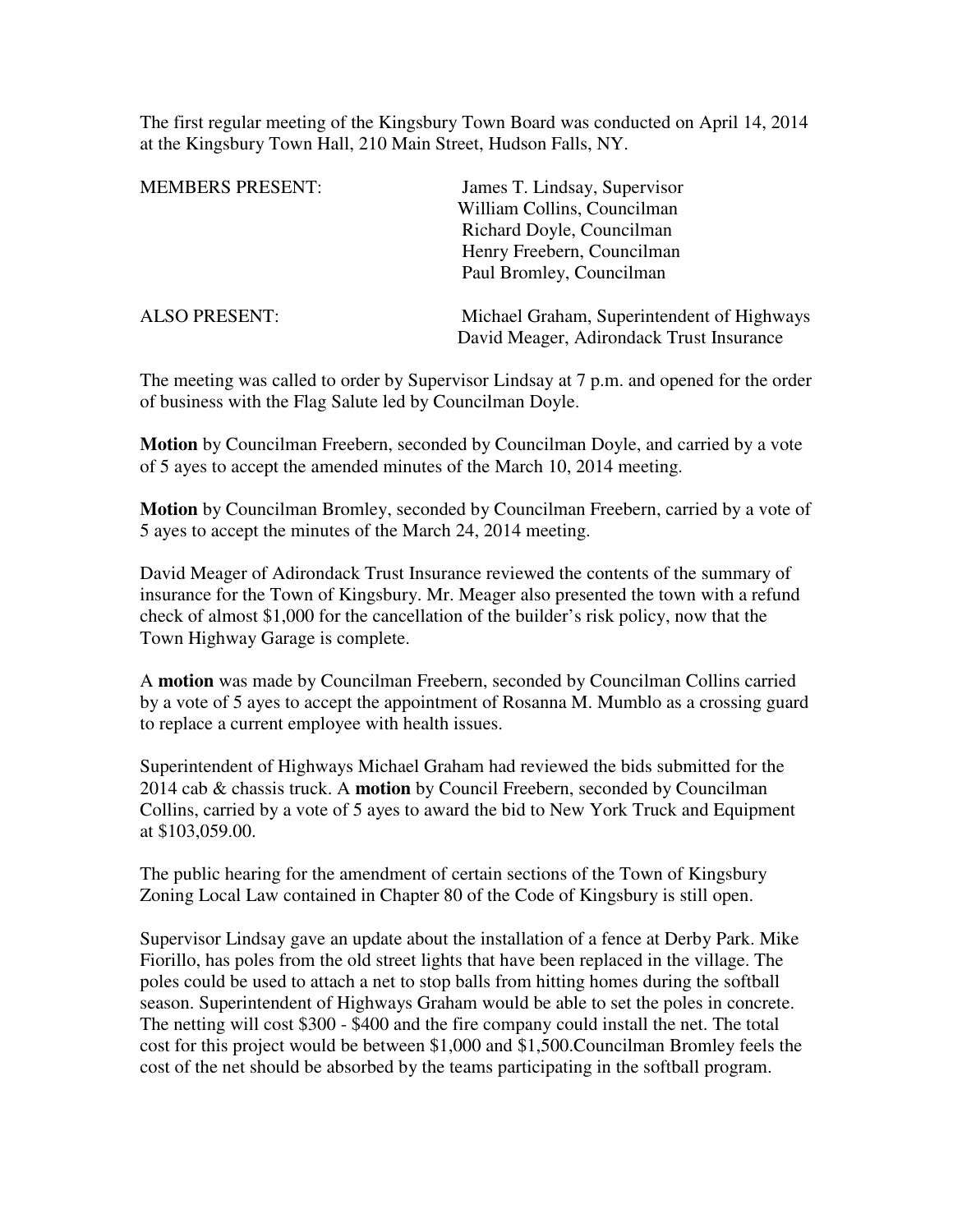On April 21, 2014 at 6:30 p.m. there will be a special meeting of the Town Board, Zoning Board and Planning Board, in regard to the expansion of Sewer District #2 into the town, in the Dix Avenue, Burgoyne corridor. Town Attorney Matt Fuller and Joe Brilling of Washington County Sewer District # 2 will attend.

Supervisor Lindsay will have Town Attorney Jeffrey Mayer draw up the necessary paperwork to adopt a Local Law to include an exemption for a Gold Star Parent.

Town Board members received a copy of Town Historian, Paul Loding's Annual Report of his activities.

The Town Board adopted a resolution approving the settlement and order to Northern Electric Power as follows:

## **TOWN BOARD OF THE TOWN OF KINGSBURY COUNTY OF WASHINGTON, STATE OF NEW YORK**

**Resolution No. 4 of 2014 Adopted April 21, 2014** 

**Introduced by Councilman Doyle who moved its adoption.** 

**Seconded by Councilman Freebern** 

## **RESOLUTION APPROVING THE STIPULATION OF SETTLEMENT AND ORDER RELATIVE TO NORTHERN ELECTRIC POWER CO. LP V. TOWN OF KINGSBURY, ET. AL. BEARING WASHINGTON COUNTY SUPREME COURT INDEX NOS. 17474, 19187, 20695, 22249**

WHEREAS, Northern Electric Power Co., LP, Petitioner, commenced actions against the Town of Kingsbury, under Article 7 of the Real Property Tax Law in the Washington County Supreme Court pertaining to property located in the Town of Kingsbury, New York, bearing tax map identification numbers 600.-15-6, 600.-15-6.- 8801, 600.-15-1, and 154.9-1-3.1; and

WHEREAS, it is the desire of the Town of Kingsbury to authorize their legal counsel on this matter, Meyer & Fuller, PLLC to sign and accept Stipulation of Settlement and Order relative to the reduction of assessment in accordance with the proposed Stipulation of Settlement and Order, attached hereto and made apart hereof pertaining to property located in the Town of Kingsbury, New York, bearing tax map identification numbers 600.-15-6, 600.-15-6.-8801, 600.-15-1, and 154.9-1-3.1.

## **NOW THEREFORE BE IT:**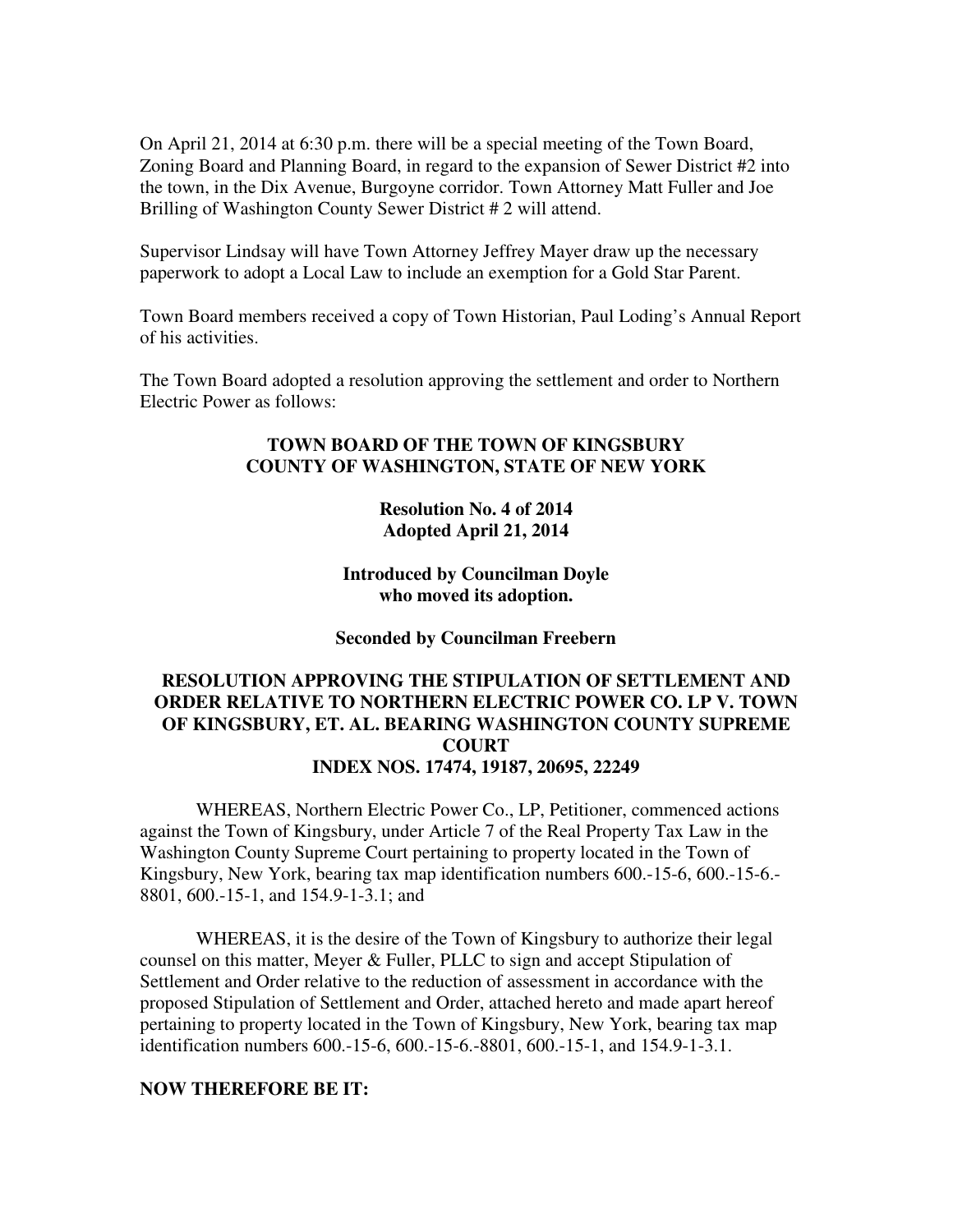**RESOLVED**, that Meyer & Fuller, PLLC is authorized to execute any and all documents pertaining to the settlement of the Article 7 petitions reducing the assessment on property bearing tax identification numbers: 600.-15-6, 600.-15-6.-8801, 600.-15-1, and 154.9-1-3.1, in accordance with the RPTL Section 727 to establish the assessment rates for the ensuing years without payment of any refunds to Petitioner.

**BE IT FURTHER RESOLVED**, that this resolution shall take effect immediately.

Adopted this  $14<sup>th</sup>$  day of April, 2014.

| Those members present were:  | Voting: |
|------------------------------|---------|
| James T. Lindsay, Supervisor | Aye     |
| William Collins, Councilman  | Aye     |
| Richard Doyle, Councilman    | Aye     |
| Paul Bromley, Councilman     | Aye     |
| Henry Freebern, Councilman   | Aye     |

The Town was in court in regard to an animal abuse case. Two dogs are being held at Countryside Veterinary Hospital and are probably not adoptable. The town now has a debt of \$1262.00, which it probably will not recover.

Supervisor Lindsay reported that the negotiations with Wheelabrator are ongoing at this time.

Supervisor Lindsay reported on Friday April 18, 2014 at the Washington County Board of Supervisor's meeting, a resolution will be made to name the Washington County Courthouse after Judge Tom Mercure.

Superintendent of Highways, Michael Graham reported that on April 7, 2014 they had officially moved into the new Highway Garage and the transition is going well. Future plans include pouring a cement slab before moving the sand pile that is at the previous location and building a salt shed.

Strand Revival Committee Chairperson, Jane Havens reported that the next SRC will be held on April 24, 2014 at the Kingsbury Parish House.

## PUBLIC COMMENTS:

Tim Havens addressed the board with a request as to what procedure to follow to possibly open a tractor pull park on property he owns on the corner of Waite Road and Route 4. After a discussion the Town Board advised that he check with Ross Cortese, Kingsbury Code Enforcement Officer to make sure it fits in with the zoning.